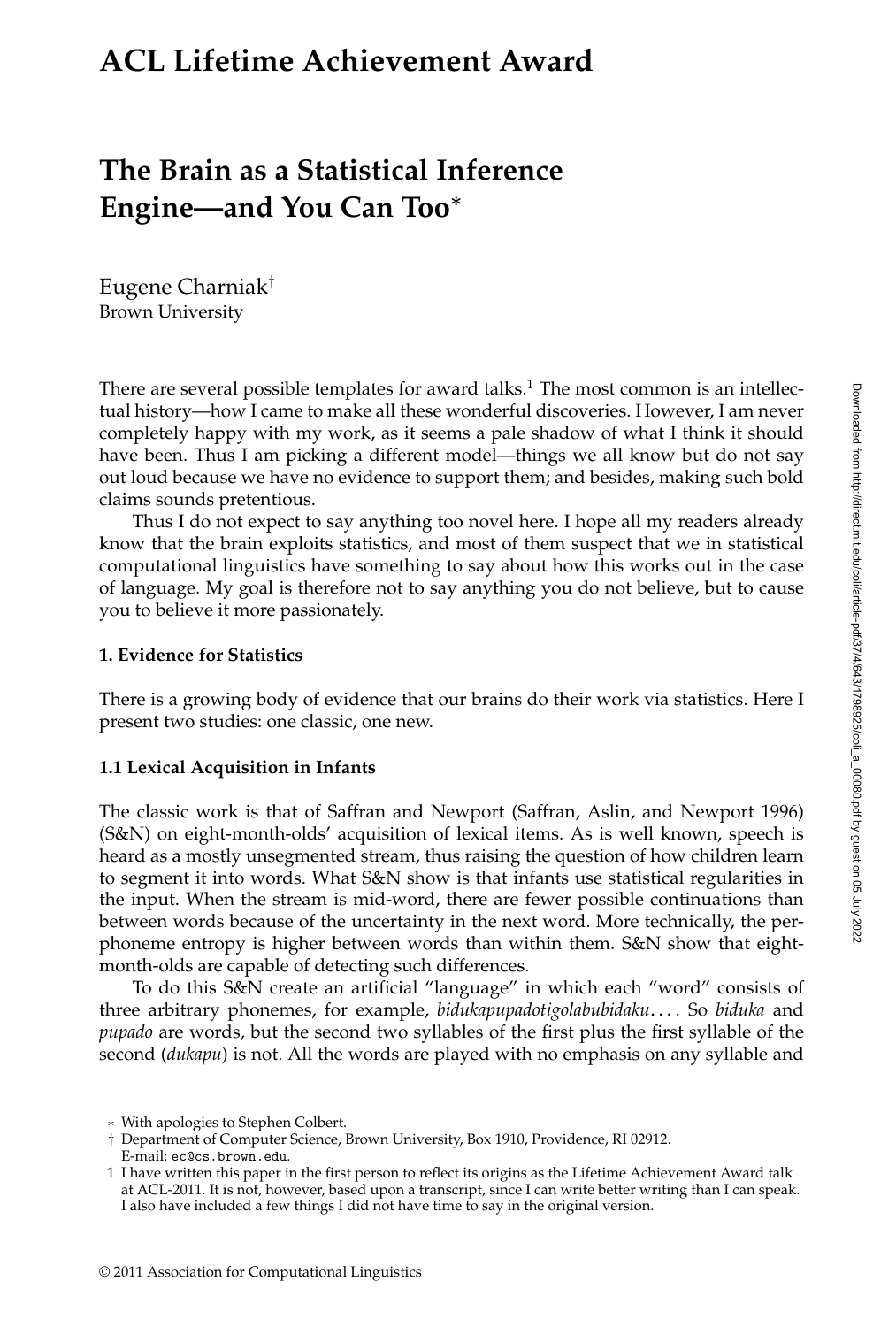no difference in the spacing between syllables. (It is pretty boring, but the child is only subjected to two minutes of it.) After that the child is tested to see if he or she can distinguish real words from non-words.

To test, either a word or a non-word is played from one of two speakers. This is not done until the child is already looking at that speaker and the word is replayed until the child looks away. The children are expected to gaze longer at the speaker that is playing a novel (non-) word than for words that they have already heard.

Thus there are two testing conditions. In the first, the non-words are completely novel in the sense that the three-syllable combination did not occur in the two minutes of pretest training. On average, the children focus on the speaker 0.88 seconds longer for the novel words.

The second condition is more interesting. Here the non-words are made up of sound combinations that have in fact occurred on the tape, but relatively infrequently because they consist of pieces of two different words. Here the question is not a categorical one (Have I heard this combination or not?) but a statistical one: Is this a frequent combination or is it rare? Now the focus differential is 0.83 seconds. The conclusion is that children are indeed sensitive to the statistical differences.

#### **1.2 What You See Where You Are Not Looking**

Try the following test. Keep your gaze on the plus sign in the following example and try to identify the letters to its left and its right.

### **A + BRACE**

The "A" on the left is not too hard. The letters on the right are much harder, a phenomenon called "crowding." The work I am following here (Rosenholtz 2011) looks into this and related phenomena.

Obviously once we move our gaze around we have no problems with the letters. The center of the eye, the fovea, sends the brain a very detailed description. But elsewhere the brain gets many fewer bits of information. These bits have to "summarize" that piece of the image. The question that Rosenholtz (2011) looks at is what information these bits encode.

Suppose we want a 1,000-bit summary of the top left image in Figure 1. The other three images offer three possibilities. The top-right image simply down-samples the pixels. This is clearly not what the eye is doing. Going back to the crowding example, we cannot make out the letters on the right, but we can be pretty sure they are letters. Furthermore, we have little difficulty identifying the letter on the left, so it is not just down-sampled. The bottom-left image also down-samples, but on wavelets. It is little better, so we can ignore the fact that many of us don't know what wavelets are.

The bottom-right image is the most interesting. It assumes that the brain receives a basket of statistics found useful by the statistical vision community for summarizing images in general and textures in particular. The image shown here is a sample from the posterior of the statistics for the original (leftmost) image. Here it is reasonably clear that we are looking at letters, but we cannot be sure what they are, matching introspection in the crowding example.

If these are the statistics available to our brain, then looking foveally at such a reconstruction ought to be similar (equally difficult) to looking non-foveally at the original.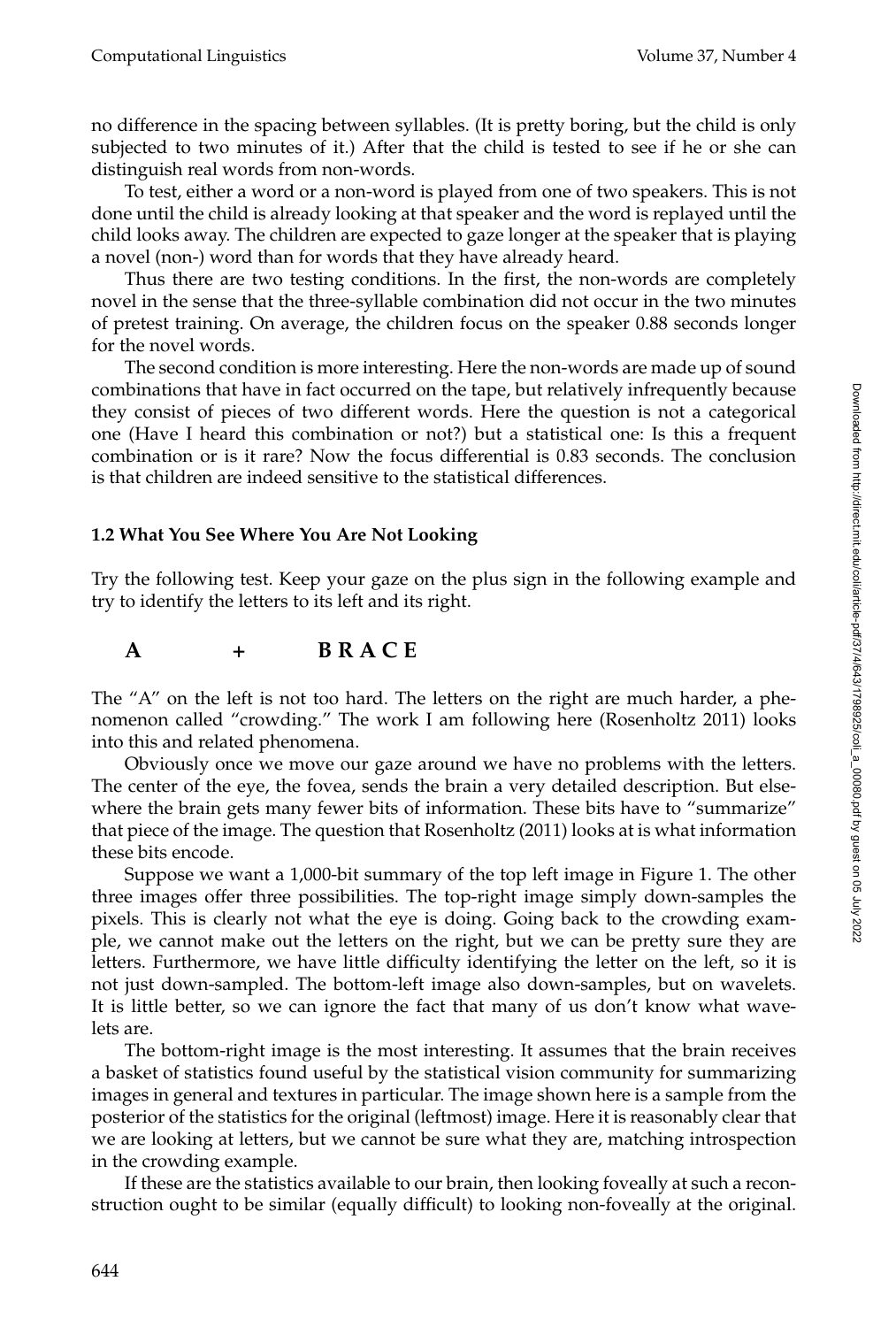



The work in Rosenholtz (2011) shows that this seems to be true, again supporting the idea that brains manipulate statistical information.

#### **2. Bayes' Law**

Once one accepts that the brain is manipulating probabilities, it seems inevitable that the overriding equation governing this process is Bayes' Law:

$$
P(M \mid E) = \frac{P(M)P(E \mid M)}{P(E)}
$$

where *M* is the learned model of the world and *E* is the relevant evidence (our perceptions). We take Bayes' Law as our guide in the rest of this talk because there is so much to be learned from it. More specifically, let us use it in the following form:

 $P(M | E) \propto P(M)P(E | M)$ 

This is the case because P(*E*) acts as a linear scaling factor and thus can be ignored.

First, Bayes' Law divides responsibility between a prior over possible models (P(*M*)) and a term that depends on the evidence, its posterior given the model. The war between rationalists and empiricists seems to have quieted of late, but it raged during much of my academic career, with the rationalists (typically followers of Chomsky) insisting that the brain is pre-wired for language (and presumably much of the rest) and the empiricists believing that our model of the world is determined primarily by the evidence of our senses. Bayes' Law calmly says that both play large roles, the exact balance to be determined in the future. The next section looks at the role of informative priors in current models of learning from sensory input.

Secondly, Bayes' Law says that evidence is incorporated via a generative model of the world  $(P(E \mid M))$ . This is, of course, as opposed to a discriminative model  $(P(M \mid E))$ . There is a lot to be said in favor of the latter. When both are possibilities, the general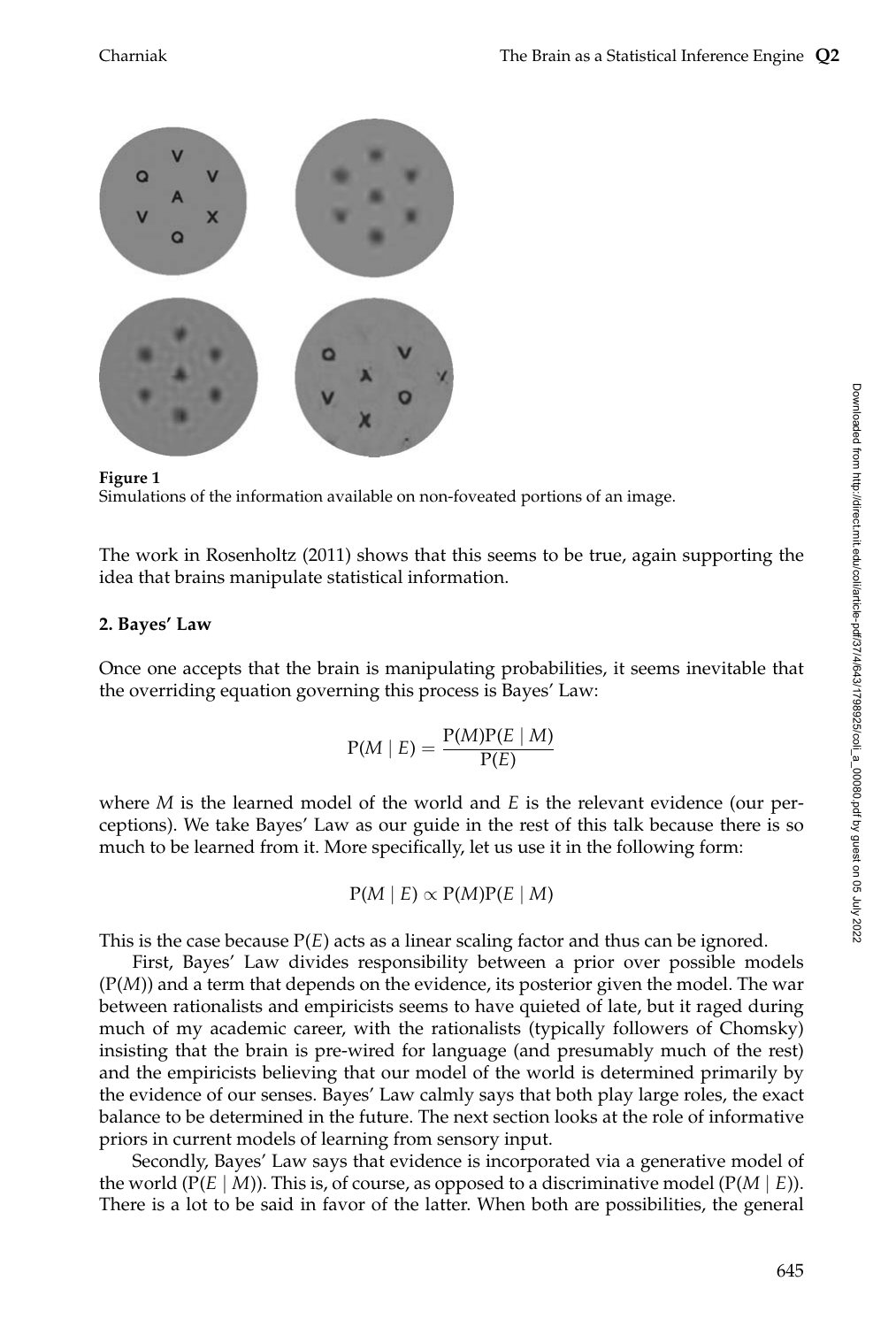wisdom has it that discriminative models work better on average. I certainly have that impression. But children have only the evidence of their senses to go by. Nobody reads them the Penn Treebank or any other training data early in their career. Thus generative models seem to be the only game in town.

Furthermore, this generative model has to be a very large one—one of the entire world insofar as the child knows it. For example, we can describe visual experiences in language, so it must include both vision and language, not to mention touch and smell. Thus it must be a *joint* model of all of these. Taking this to heart, Ilook in Section 4 at some work that uses joint modeling of multiple phenomena.

Lastly, Bayes' Law gives another clue, this time by what it omits—any notion of *how* any of this is done. This suggests, to me at least, that the inference mechanism itself is not learned, and if not, it must be innate. Or to put it another way, Darwinian selection has already done the learning for us. In the final section I will address what we can say about this mechanism.

One last point before moving on. What is the model that is to be learned? Bayes' Law does not, in fact, tell us. It only says that different models will be supported to differing degrees given the evidence available.

Various answers have been suggested. One group tells us that "true" Bayesians do not adopt any model, they integrate over them. That is, if you don't know the correct model, you should plan accordingly and not commit. This corresponds to the equation

$$
P(E) = \sum_{M} P(M)P(E \mid M)
$$

Now integrating over all models makes a lot of sense, but to me it sounds a lot like telling people to change all their passwords every month—it is sound advice, but who will take the time?

One possibility is to adopt the most likely one, for example,

$$
\arg\max_{M} P(M) P(E \mid M)
$$

At first glance this would seem to be a no-brainer, but some worry that we could have a probability distribution something like that in Figure 2.

Here the most likely one, off on the right, has the very bad property that if we are only a little bit wrong we end up with a very bad model of the world, thus negatively impacting the probability that we will survive to have progeny. Better is to take the *average* model. This will put us somewhere in the middle of the large block on the left, relatively safe from catastrophic results from small errors.

My personal opinion is that this will turn out to be a non-problem. Given the right prior, the probability space over models will have one huge peak and not much else. Furthermore, as I discuss in the last section, our options on inference are going to



#### **Figure 2** Projection on a line of models vs. probability for a bad case.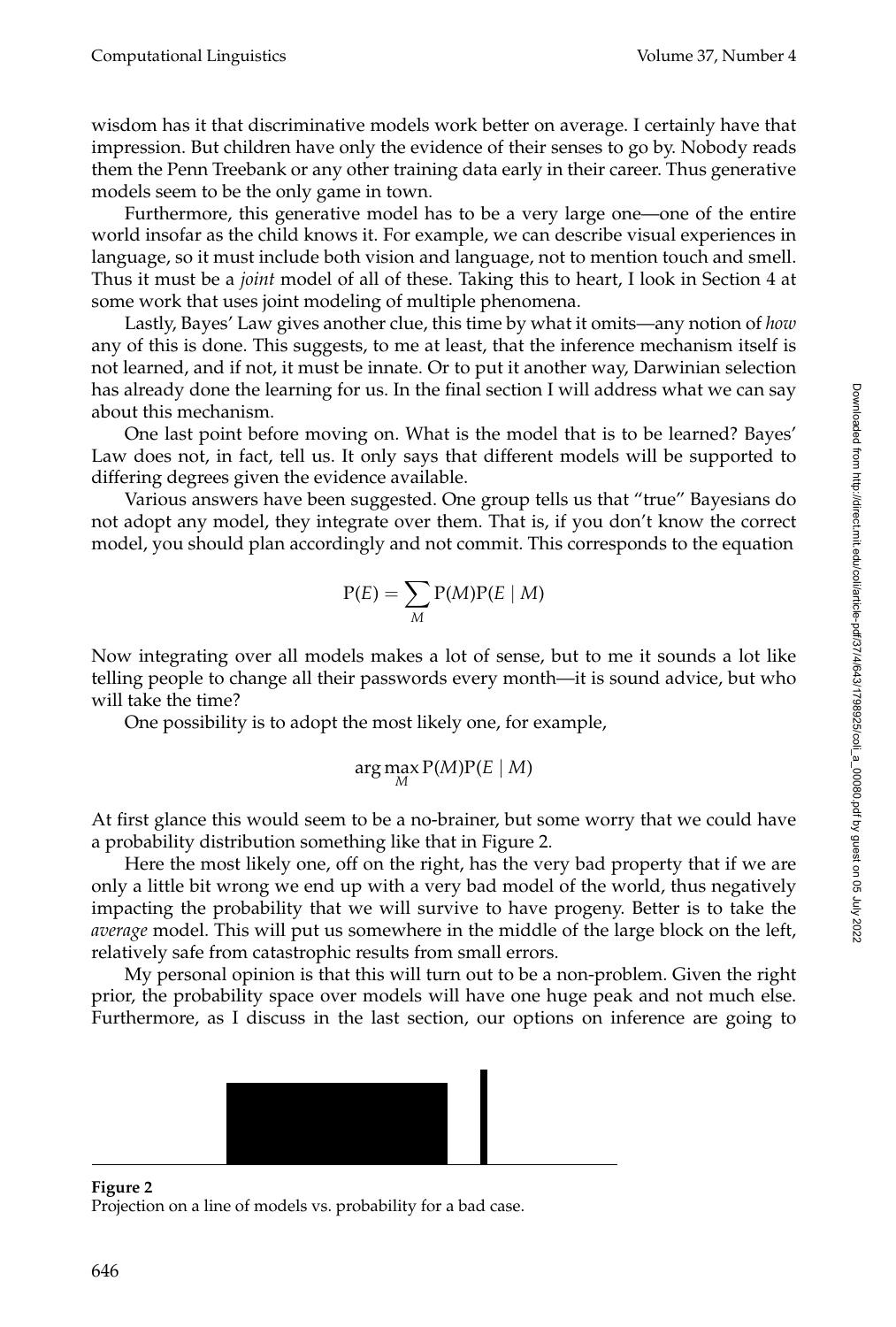constrain us quite a bit, with an integration over comparatively few models coming out on top.

#### **3. Informative Priors**

Bayes' Law shows us how priors on possible world models should be combined with the evidence of our senses to guide our search for the correct one. In this section I give three examples of such priors, two in language, one in vision.

### **3.1 Priors in Word Segmentation**

In section 1 we looked at the work in Saffran, Aslin, and Newport (1996) on infants' ability to divide a speech stream into individual "words." This problem has also been attacked using computational approaches, albeit with simplifying assumptions. We base our discussion on the work of Goldwater and Griffiths (2007), as it dramatically shows the need for *some* informative prior.

This, like most other computational linguistic work on word segmentation, considers an abstract model of the problem. A corpus of child-directed speech is translated into a simplified phoneme string by first transcribing the words, then for each word writing down its most common pronunciation. All spaces between sounds inside an utterance are removed, but the boundaries between utterances are kept. For example, *you want to see the book* would come out as *yuwanttusiD6bUk*. The output is to be the phoneme sequence with word boundaries restored. Although we are really dealing with phoneme sequences with spaces added, we will speak of dividing the speech stream into words.

A simple generative model for this task goes as follows:

For each utterance:

Repeat until the "end of utterance" symbol is chosen Pick the next word according to  $P(w)$ .

It is assumed here that  $P(w)$  is over possible vocabulary items plus a special "end-ofutterance" symbol.

If we have no prior on possible  $P(w)$ 's, then Bayes' Law reduces to finding the  $M =$ *P*(*w*) that makes the data most likely, and this is easy to specify. It is simply a distribution with *n* "words," each one a single utterance. That is, it is a distribution that memorizes the training data. It is easy to see why this is so. If the model generalized at all, it would assign probability to a sequence that is not in the input, and thus the probability of observed training data must be less than that assigned by the memorization model.

In Goldwater and Griffiths (2007) the model was forced away from this solution by adopting a "sparse prior"—in this case a "Dirichlet" distribution. This says, in effect, prefer *M*'s with as few different words as possible. Thus if the number of words is significantly smaller than the number of utterances, there is some pressure to prefer a word-based distribution over one for each utterance.

Unfortunately, the Dirichlet is a very weak prior, that is, the "pressure" is not very great. So in one solution to the problem the child's utterance comes out as youwant to see thebook. There is still a distinct tendency to merge words together.

Why is Dirichlet so weak? We want to evaluate the probability of our prior multiplied by a generative posterior for a particular model *M*. In our case *M* is just a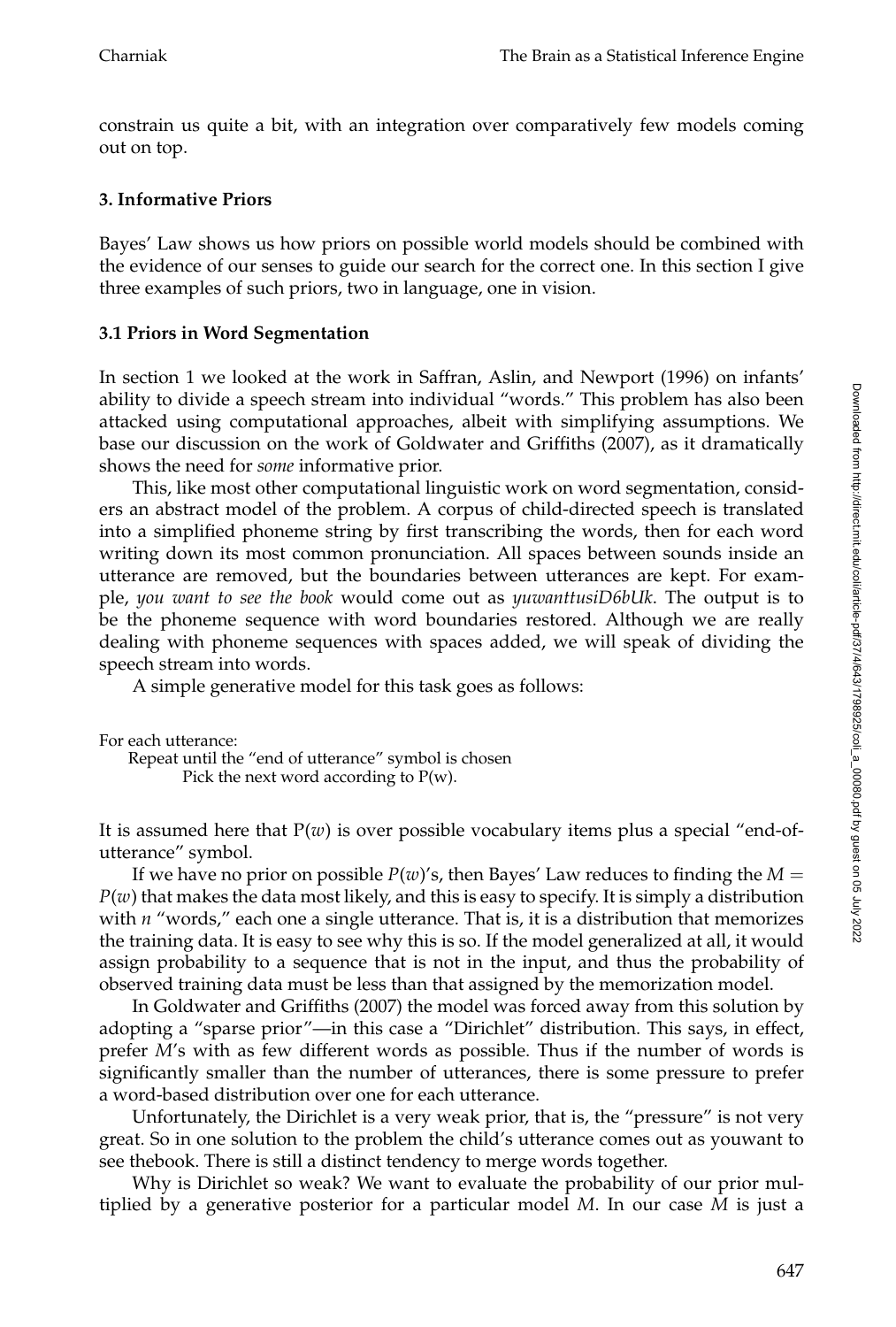probability distribution over possible words. We assume for the sake of argument that we get this distribution from estimated integer counts over possible words. (In Section 5 we look at how Goldwater and Griffiths [2007] actually infers this distribution.) So our current guess is that we have seen the "word" *D6bUk* two times, and so forth. A simple maximum likelihood distribution would assign a probability to this word of  $\frac{2}{L}$ , where *L* is the total number of word tokens the model currently proposes in all of the utterances.

Of course, the maximum likelihood distribution is *called* the maximum likelihood distribution because for a given set of counts it assigns probabilities to make the probability of the data (the "likelihood") as high as possible. Therefore it will lead us to the memorization result.

The Dirichlet does something slightly different. Imagine that before we do the division  $\frac{2}{L}$  we subtract  $\frac{1}{2}$  from each nonzero word count. Then *D6bUk* has a probability 1.5 *<sup>L</sup>*−0.5*<sup>K</sup>* , where *<sup>K</sup>* is the number of different word types (dictionary entries, as it were). This creates sparsity in the sense that entries that already have few counts tend to get still fewer because they are impacted more than words with high counts. So if we have two words, one with a count of 1 and one with a count of 1,000, and we have, say, a total of 10,000 word tokens and 1,000 word types, the first will go from a probability of  $10^{-5}$ to approximately  $0.53 \cdot 10^{-5}$  and the second will actually increase slightly (from 0.1 to 0.105). Thus words with small counts get crowded out, and the distribution becomes more sparse.

But the crowding is not all that strong, and in this model there are much stronger countervailing winds. The model assumes that words appear at random, and this is very far from the case. In the first utterance the phrase *the book* occurs much more often than the independent probabilities of *the* and *book* would suggest, so the model has an incentive to make them one word in order to capture a regularity it otherwise has no way to represent. Including bigram probabilities in the model would do the trick, and indeed, performance is greatly enhanced by this change. But this takes us beyond our current topic—priors.

#### **3.2 Priors in Image Segmentation**

We turn now to work by Sudderth and Jordan (2008) on segmenting an image into pieces that correspond to objects and background, as in Figure 3. To put the goal another way, each pixel in the image should be assigned to exactly one of a small number of groups, so that all the pixels in the same group exactly cover the places in the image corresponding to one type of object, be it people, trees, sky, and so on.

Any one pixel can, a priori, be in any of the different groups. But not all groupings are equally plausible in an everyday image. Consider Figure 4. Each row corresponds to random samples from a prior distribution over possible images, where each color corresponds to one pixel set. Although neither looks like scenes from the world around us, the upper row is more plausible than the lower one. The lower one corresponds to the so-called "Potts" prior: each pixel is a node in a Markov random field, and the Potts prior encourages neighboring points to be from the same region. Although these pixel arrays have such a property, there are all sorts of features that are not image-like. Single pixels are surrounded by other regions. If we divide the array into, say, tenths, each tenth probably has at least one pixel from all of the sets, and so forth.

The upper, more plausible "images" come from the prior illustrated in Figure 5. The process of randomly selecting from the prior works as follows: First generate a threedimensional surface by picking a small number of points and placing a two-dimensional Gaussian over them. The surface point height corresponds to the sum of all the Gaussian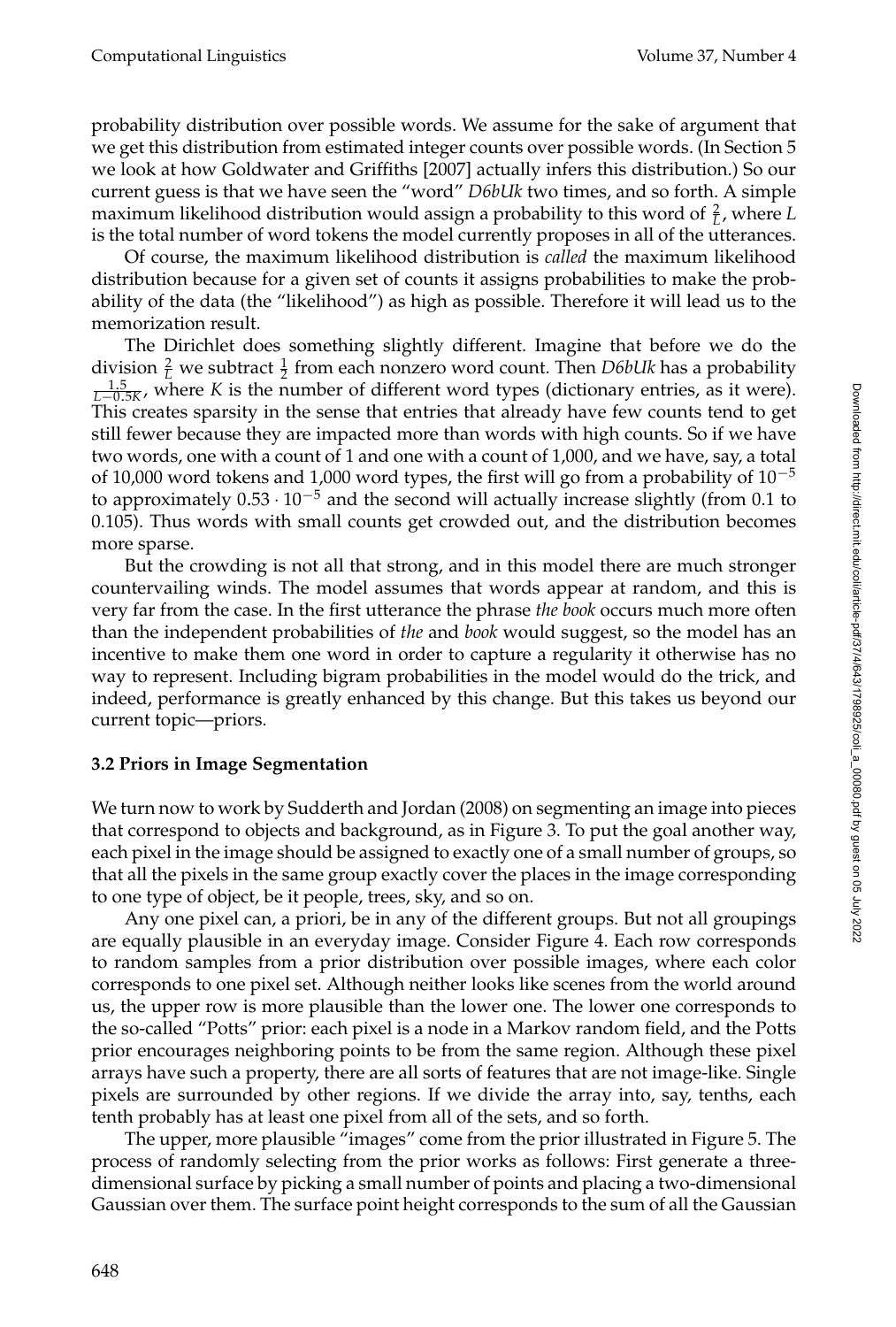



#### **Figure 3**

Several scenes segmented (by people) into their basic parts.



**Figure 4** Samples from two image priors.

values at that point. The topmost image on the left is an example. Now locate a random plane parallel to the bottom of the image. All surface areas above the plane correspond to image region number 1. The dark blue area in the image on the right corresponds to a plane through the top left Gaussian with the yellow and red areas above the selected plane. We assign region 1 to be the areas most in the foreground.

We then repeat this process with new Gaussians and new planes (images 2 and 3 on the left) until we get the desired number of regions. The result is the random pixel array on the right.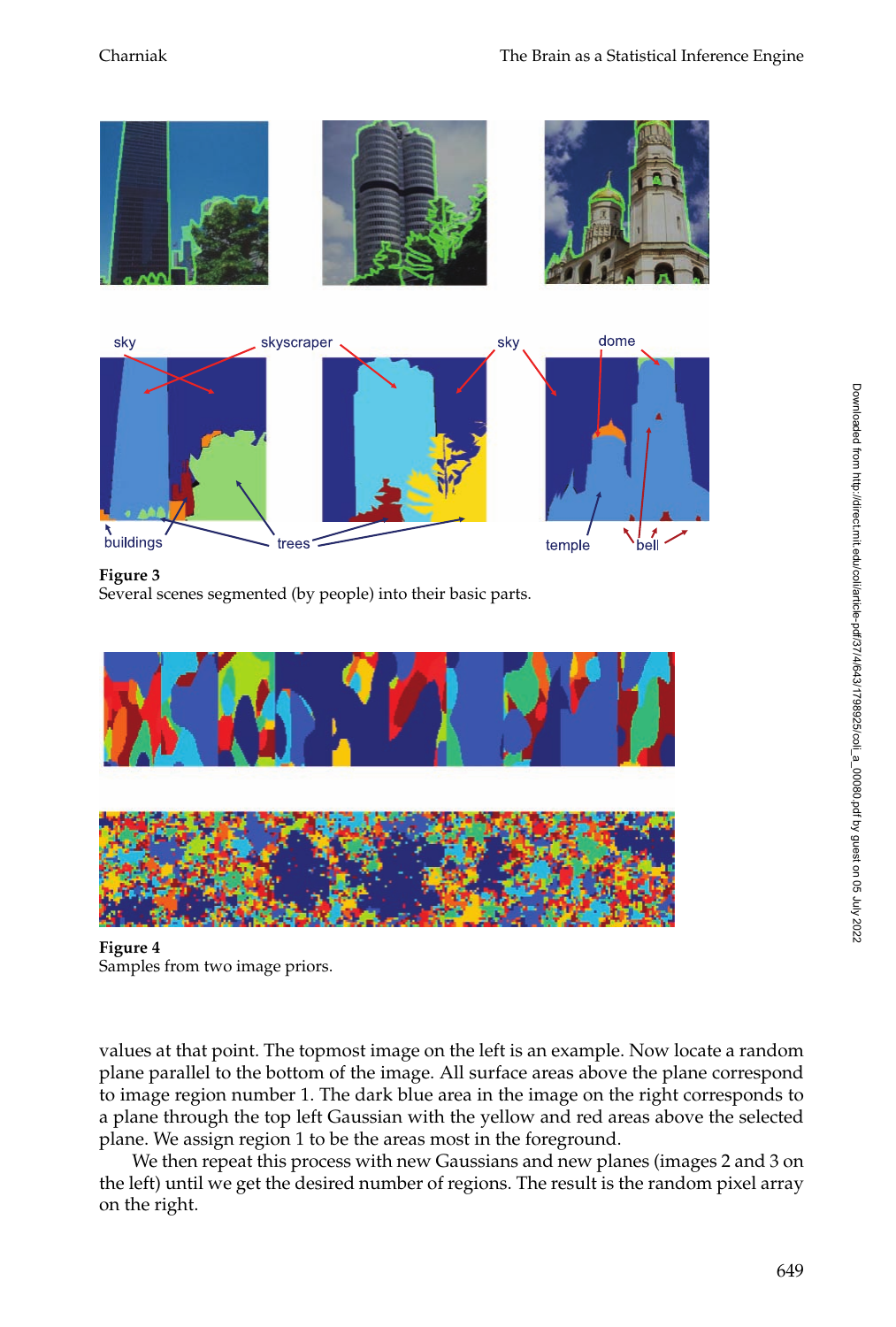

**Figure 5** Image priors from sets of Gaussians.

Naturally, in image segmentation one does not generate random selections from the prior. But the depictions give the reader an idea of the biases placed on image reconstruction. A better way to think about the process would be to imagine that we try different reconstructions of the kinds of texture, lines, and so forth, that correspond to a single image region, and then present each of these region combinations to the prior for its "take" on things. It will strongly prefer blobby regions, with nearer ones tending to be convex. And, as we would hope, region segmentation works better with the more realistic prior.

#### **3.3 Priors in Part-of-Speech Induction**

Part-of-speech tagging is the process of labeling each word of a string with its correct **part of speech**, a category such as "plural noun" (NNS) or preposition (PP), that to some degree captures the syntactic properties of the word. The problem is not completely well defined insofar as there is no single "correct" set—part-of-speech sets for English range in size between 12 and  $20 \cdot 12$ . Nevertheless, words do fall into such categories and even as rough approximations they are useful as a first step in parsing. In unsupervised part-of-speech induction we want our program to infer a set of parts of speech. Because of their arbitrary properties, the size of this set is typically set in advance—for English typically 45, corresponding to the Penn Treebank set.

Since the early work of Merialdo (1994) we have known that this is a difficult problem, and in retrospect it is easy to see why. Most generative models work from the following generative story:

For each word *wi* Generate  $t_i$  from  $t_{i-1}$  according to  $P(t_i | t_{i-1})$ Generate  $w_i$  from its tag according to  $P(w_i | t_i)$ .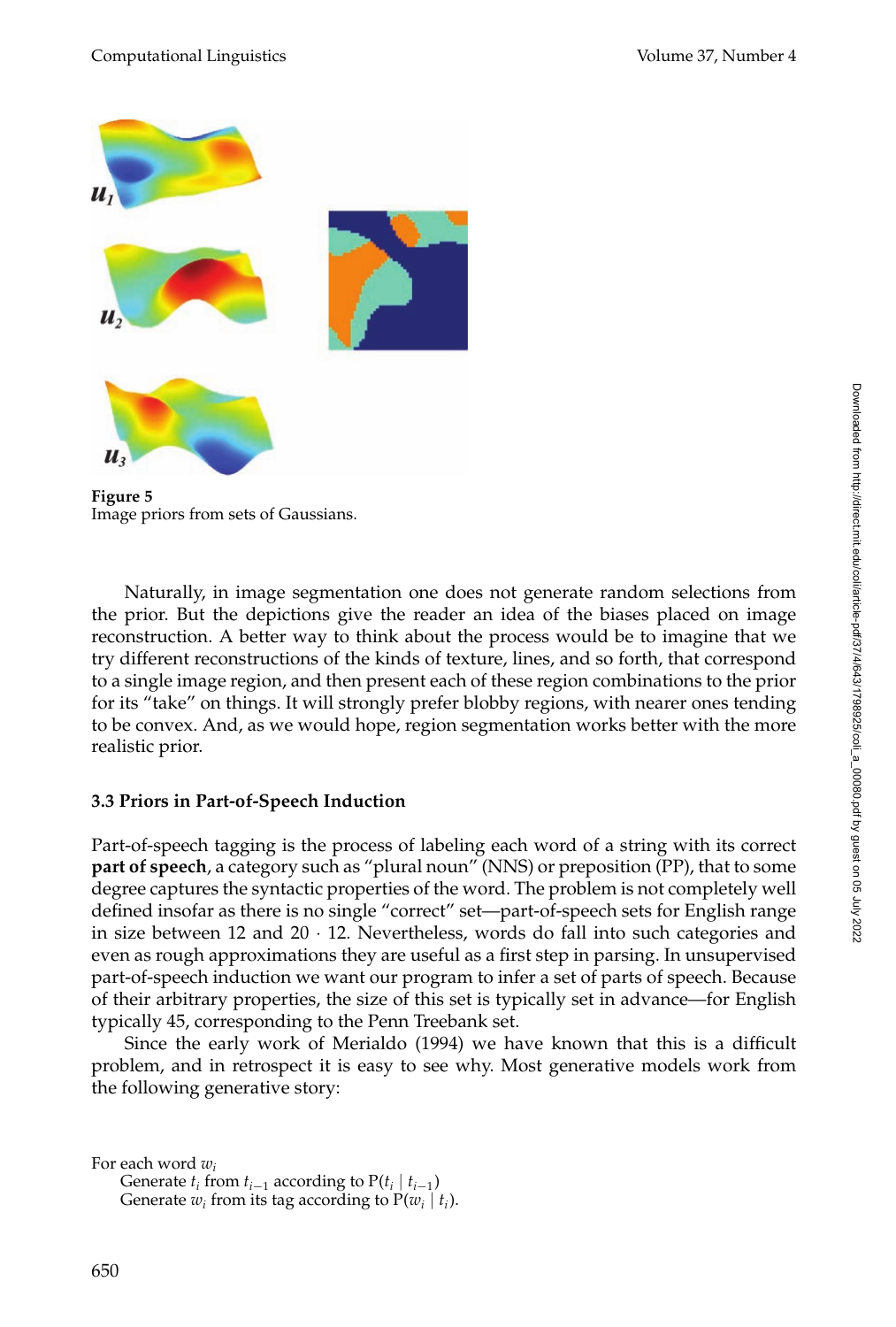where  $t_i$  is the *i*th (current) tag,  $t_{i-1}$  the previous, and  $w_i$  is the current word. With no prior over models, any such story is simply going to divide words into some number of classes to best raise the probability of the words. Merialdo uses **expectation maximization** (EM) to find his classes. Nothing in this set-up says anything about looking for syntactic properties, and it should therefore not be surprising that the classes found are as much semantic or phonological as syntactic. For example, a good way to raise probability is to split determiners into two categories, one including *a*, the second *an*. Similarly, for nouns create two classes, "starting with vowel" and "starting with consonant." This means that other less-used categories (foreign word or symbol) get omitted entirely. This is the sort of thing EM does. Words are assigned many tags (typically on the order of 10 to 20) and it evens out the tag assignments so most tags have the same number of words assigned to them.

There is, however, prior knowledge that is useful here. Iam following here the work of Clark (2003). Clark first notes that, for the languages tried to date, most words have either just one tag or one tag that dominates all the others. As just remarked, this is a far cry from what EM does. So the first thing Clark (2003) does is to impose a one-tag-perword-type constraint. This more closely models the true distribution than does the EM outcome. In the paper he notes that giving this up inevitably yields poorer results.

Secondly, he notes that, again contrary to EM's proclivities, tags have very skewed word counts. Some, typically content-word types like nouns, have very large numbers of word types, whereas grammatical types such as prepositions have very few. Putting this fact into the prior also helps significantly.

Note that using these facts (close to one tag per word and widely differing wordtype counts per tag) in our prior amounts to positing linguistic universals. Iam not an expert in world languages and thus anything I say about this is far from definitive, but as linguistic universals go, these look reasonable to me.

### **4. Joint Generative Modeling**

Bayes' Law tells us that the proper way to connect the prior on a world model to our sensory input is via  $P(M)P(E \mid M)$ . We now consider the second term of this product, the generative model of the environment. Earlier we noted that this must be a joint model of vision and language because we can talk about what we see. Although work is beginning on such modeling, vision is (currently) a much harder problem, so joint work tends to help it and does little to help language researchers. However, there are benefits from combining different language problems into a single joint model, and in this section we consider two such cases.

## **4.1 Part-of-Speech Induction**

In our discussion of priors for learning parts of speech we considered words to be atomic in the sense that we did not look at how they are built up from smaller parts (e.g., *playing* consists of *play* plus the progressive marker *ing*). This is the study of **morphology**.

English does not have a particularly rich morphology, especially compared to socalled free-word-order languages such as Russian, or Czech, but even in English the spellings of words can give big hints about their parts of speech. *Playing* in the Penn Treebank has the part of speech VBG, for progressive verb, and the *s* in *plays* indicates a present-tense third-person-singular verb (VBZ). Thus the tag induction program in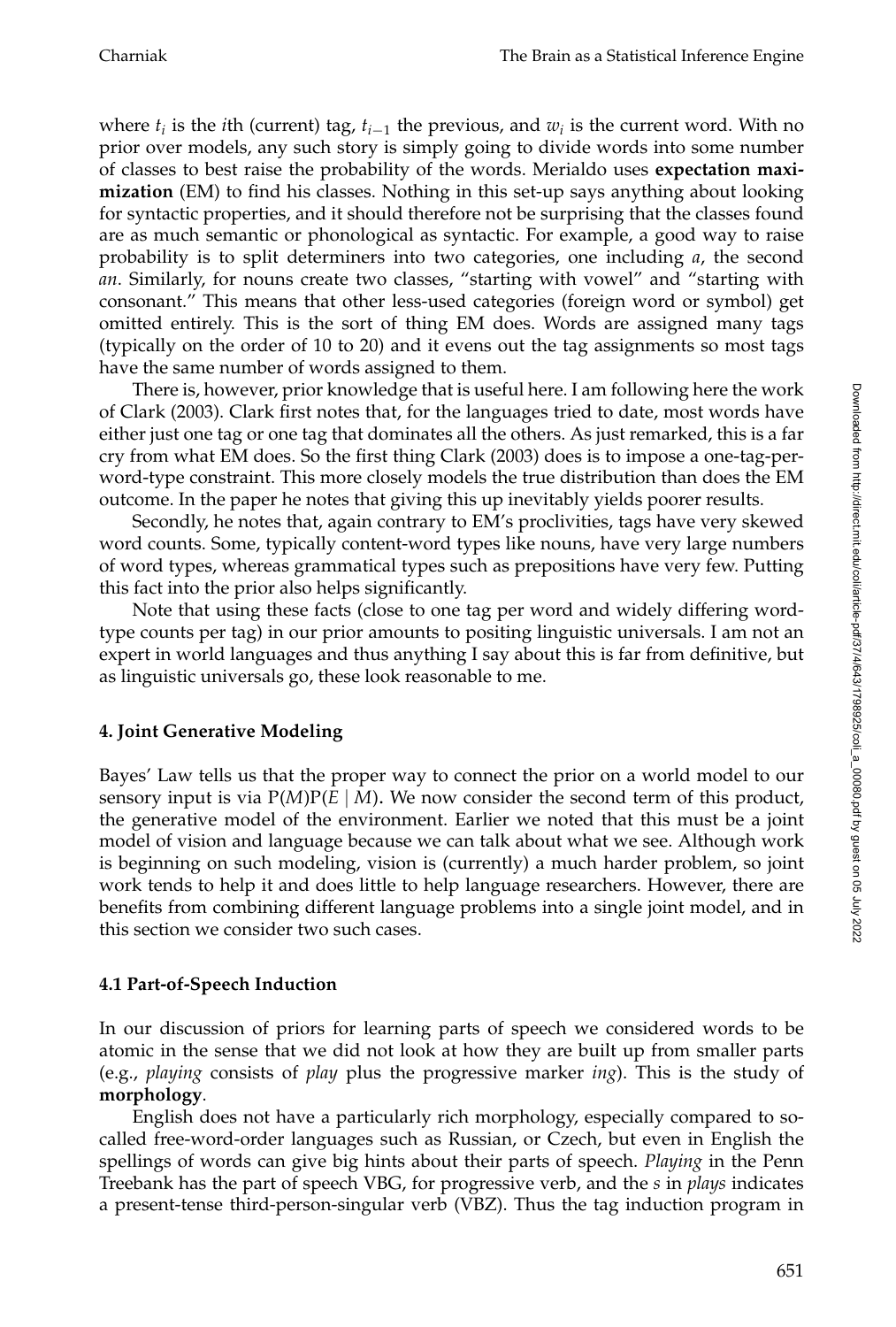Clark (2003) actually computes the joint probability of the part of speech and the morphology. To a rough approximation, it uses the following generative model:

For each word *wi* Generate  $t_i$  from  $t_{i-1}$  according to  $P(t_i | t_{i-1})$ Generate  $w_i$  from its tag according to  $P(w_i | t_i)$ . If we do not have a spelling for *wi*, generate a sequence of characters  $c_i$ , . . .  $c_n$  from the single-letter model  $P_{t_i}(c)$ .

This substantially improves the model.

As noted in Clark (2003), however, this is not a true morphological model insofar as it does not model the *relations* among a word's morphological forms. For example, if we see "playing" and correctly identify it as a VBG, then the probability of "plays" as a VBZ should be higher than say "doors" (ignoring the probabilities of the other letters of the words). Morphology, however, is still difficult for our models as it requires learning multi-letter rule paradigms, and so far spelling by itself has worked quite well.

#### **4.2 Joint Named-Entity Recognition and Co-Reference**

Named-entity recognition assigns objects in a discourse (those that have names) to a small set of classes—prototypically, persons, places, and organizations. In another case of joint modeling, the Haghighi-Klein unsupervised co-reference model (Haghighi and Klein 2010) also learns named-entity recognition. (It can to some degree also learn entity types that are not realized by names, but we ignore that here.) Consider a simple coreference example:

Congressman Weiner said that his problems were all Facebook's fault. They should never have given him an account.

Suppose the program were able correctly to separate person names from those of organizations. This in turn would allow it to learn that people are referred to by *he*, *she*, and their variants, whereas organizations take *it* and *they*. That, plus the fact that entities with names are more likely to be antecedents of pronouns, would solve the example. (The program should be able to learn these facts about pronouns simply by looking at which pronouns are most likely to follow people/organizations. Naturally, there is no guarantee that the first pronoun following a person's name refers back to that individual, but the statistical signal is pretty strong.)

Conversely, suppose we have solved the co-reference problem. We could then pick up facts such as *Congressmen* is a good descriptor of one kind of entity (e.g., person). Or that people and organizations, but not places, can *say* things.

In practice the model distinguishes among entity types (e.g., person), entities (e.g., the particular congressman), and mentions (the word sequence *Congressman Weiner*). All entities have an entity type that provides a prior on the properties of the entity. So suppose we see a new entity that is described by the mention *Congressman Boehner*. The program will make a guess about entity type. If the program already "knows" that *congressman* is a legitimate descriptor for people but not other types, this will bias the program towards person.

Naturally, the program does not call these types "person," "place," and so on. Rather, the program is told in advance to expect some small number of entity types, say ten. If it works properly, we should see after the fact that the program has indeed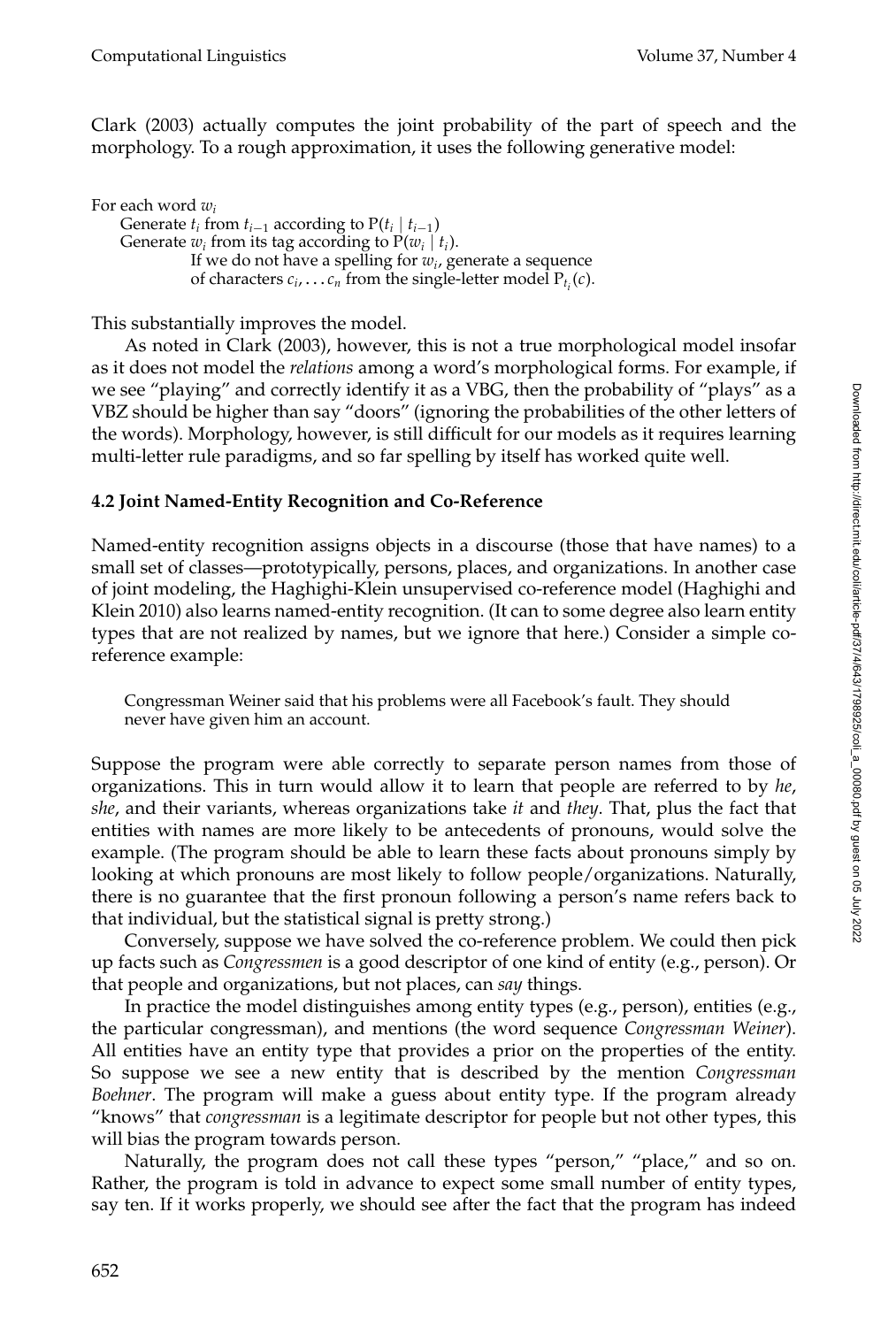jointly learned not only co-reference, but the common types of individuals mentioned in the news articles.

Of course, the program cannot even begin to approach the accuracy of discriminative named-entity tagging. But from the perspective of this talk, that is besides the point. We are taking a child's view of the problem. Furthermore, eventually we want not just three or ten entity types, but a very detailed hierarchy (almost certainly an acyclic graph) of them. My guess is that such a graph can only be learned.

#### **5. Inference**

Bayes' Law says nothing about the mechanism used to infer a model of the world and from that I conclude that this mechanism is innate. Nevertheless, any model, no matter how abstracted from the particulars of neural implementation, must eventually confront the question of how these inferences are carried out.

For many of us, optimizing generative models has been virtually synonymous with expectation maximization. It is relatively efficient, and although it can be prone to local maxima, it often works well when started from uninformative initial states—the IBM Model 1 of machine-translation fame being an obvious case in point.

However, it has very serious drawbacks: It does not make room for a prior over models, it requires storing the training data for multiple iterations, and as its sine qua non, it requires the storage of all possible expectations on the data, which in many cases of interest is simply not feasible.

Consider again the problem of segmenting a sound stream into words. The string *yuwanttusiD6bUk* can be broken up into *yu want tusiD6b Uk*, *yuwant tu siD6bUk*, and so forth. To a first approximation the number grows exponentially in the length of the string and EM requires storing expectations counts for all of the possibilities.

This is why Goldwater and Griffiths (2007) use Gibbs sampling rather than EM. In Gibbs sampling we do not store the probabilities of all possibilities, but rather repeatedly go through data making somewhat random choices based upon the program's current "beliefs." For word segmentation this means we look at the point between two phonemes and ask, "Should we put a word boundary here?" We compute the probability for the two cases (two words here or just one) based upon the counts we have currently guessed. So if the "no-segment" case produces a word we have seen reasonably often, its probability would be higher than the product of the probabilities for the two-word case. Suppose it comes out 60–40. We then flip a 60–40 biased coin and put in a split if it is heads. Note that at any one time we need to store only counts for those words for which the program has at least one attestation, a number that grows only linearly in string length.

But Gibbs sampling, too, has serious drawbacks. Like EM, it is an iterative algorithm. As a psychological theory it would require the child to store all of her experiences and continually revise her beliefs about all of them. Another major problem with Gibbs sampling is its requirement that the probability model is "exchangeable." Each Gibbs iteration requires visiting all the decisions and (possibly) revising them. Being exchangeable means that if we had made the same decisions but in a different order (picking the sentences in reverse order, or first picking even-numbered places between phonemes, then odd), the probability after visiting every one exactly once would come out the same. Amazingly, the word-segmentation model is exchangeable.

But mathematical miracles do not grow on trees. Although the Haghighi-Klein reference model uses Gibbs sampling, their model is not in fact exchangeable, something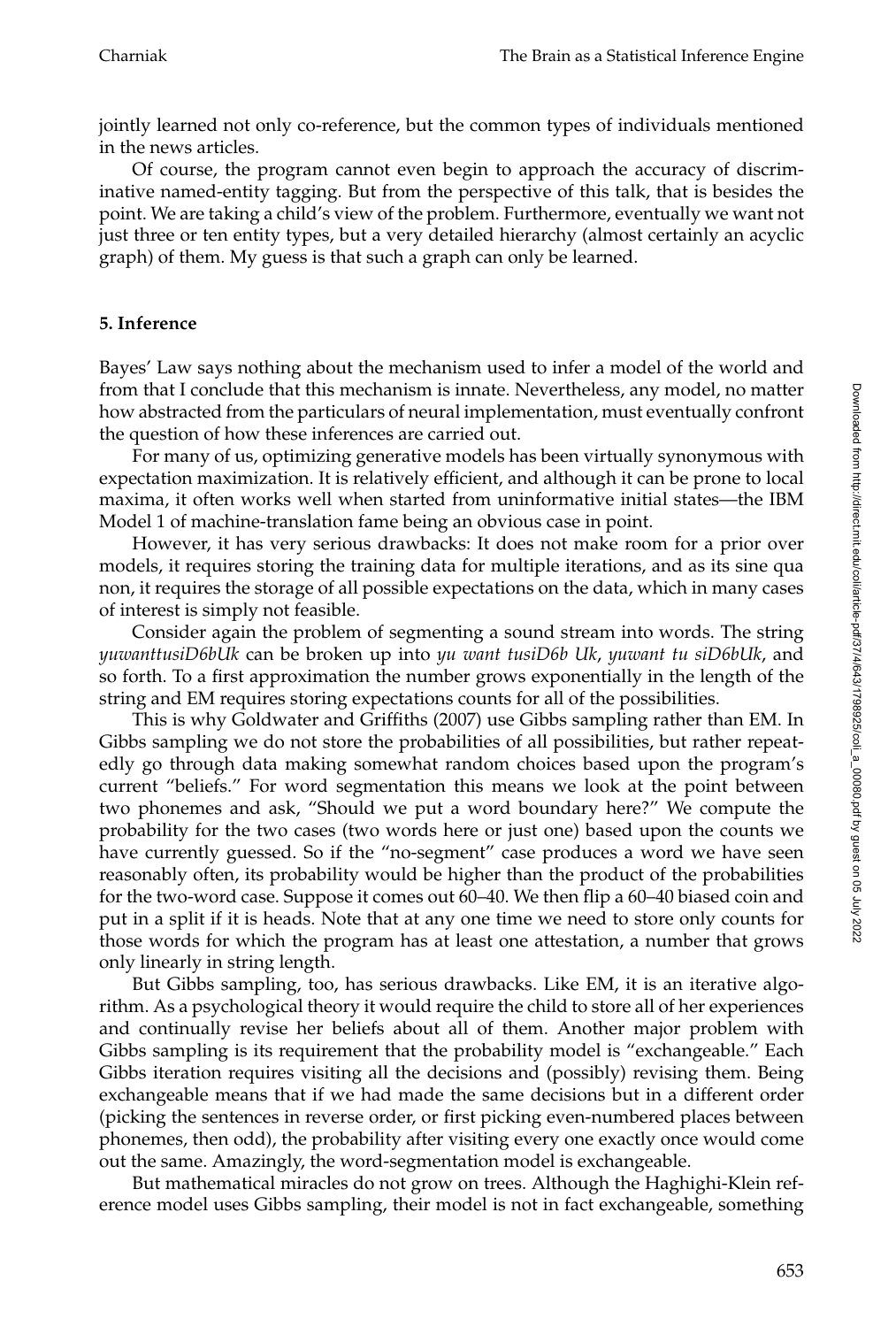they had to work around. More generally, this requirement is ever less likely to be satisfied as our probability models become more complicated.

Or consider the options in inference mechanisms for statistical parsing. If we restrict ourselves to constituent parsing (as opposed to dependency parsing), the most used search algorithm is Cocke-Kasami-Younger (CKY). CKY takes a context-free grammar and uses the context-free property to reduce an exponential search problem to  $O(n^3)$ , where *n* is the length of the sentence. CKY is bottom–up, so for a sentence like *Dogs eat food* it would first find the noun phrases *Dogs* and *food*, then build up a verb phrase *eat food*, and only after completely processing the entire sentence would it link the subject *Dogs* to the verb phrase *eat food*.

But there are very strong reasons to believe that people do nothing like this. The strongest is the observation that various tests (as well as introspection) indicate that we are well aware that *Dog* is the subject of *eat* before the sentence is complete. (This is increasingly obvious as we make the sentence longer.) The second reason is more subtle but to me equally important, the context-free requirement. In a context-free grammar, saying that there is, say, a VP spanning positions 1 to 3 in our sentence is also saying that no knowledge from anywhere else in the sentence has any effect on what goes on inside this verb phrase, and vice versa. Putting it another way, every symbol in a CKY chart is a knowledge barrier between its outside and inside. We have managed to tame this somewhat by "state splitting," annotating the "VP" with other information, but to the degree that we do this we are exactly losing the performance that CKY should deliver.

We see a pattern here. We want large joint models, and we want to take advantage of them by using as much as possible of our experiential history (e.g., previous words of a sentence) to influence our expectations of what should come next and how our model of the world should adapt. But increasingly as we do this, various mathematical and algorithm shortcuts cease to work.

Actually, when you look at our requirements, there are not that many options. We want a mechanism that uses probabilities to guide the search for a model, it has to be able to incorporate prior knowledge, and it cannot depend on storing very much of our experiential history. Offhand this sounds like some sort of beam search with probability estimates as the search heuristic and this is, in fact, the solution that Brian Roark (Roark and Johnson 1999) and I(Charniak 2010) both adopted for parsing models that seem reasonable as models of human performance.

A standard example of such a search mechanism is **particle filtering**. It is somewhat like Gibbs sampling, except rather than repeatedly re-evaluating previous inputs it tries multiple evaluations immediately. In the limit, as the size of the beam goes to infinity, it is equivalent to Gibbs sampling but does not require exchangeability. But as John Maynard Keynes almost said, in the limit we are all dead. In practice we cannot afford that many particles (beam size). When discussing model selection, I commented that as far as I can see the only option is to "integrate" over a very small number of possible models. I said this because this is essentially what particle filtering is doing. Compared to EM, or Gibbs sampling, or CKY, this is quite inefficient. But it is not as though we have a lot of options here. It, or something quite like it, seems to be the best we can hope for.

#### **6. Conclusion**

Ihave argued that the brain is a statistical information processor and as such we should see it as operating according to Bayes' Law. On this basis we can see that learning depends both on a prior probability over models (our innate biases about how the world